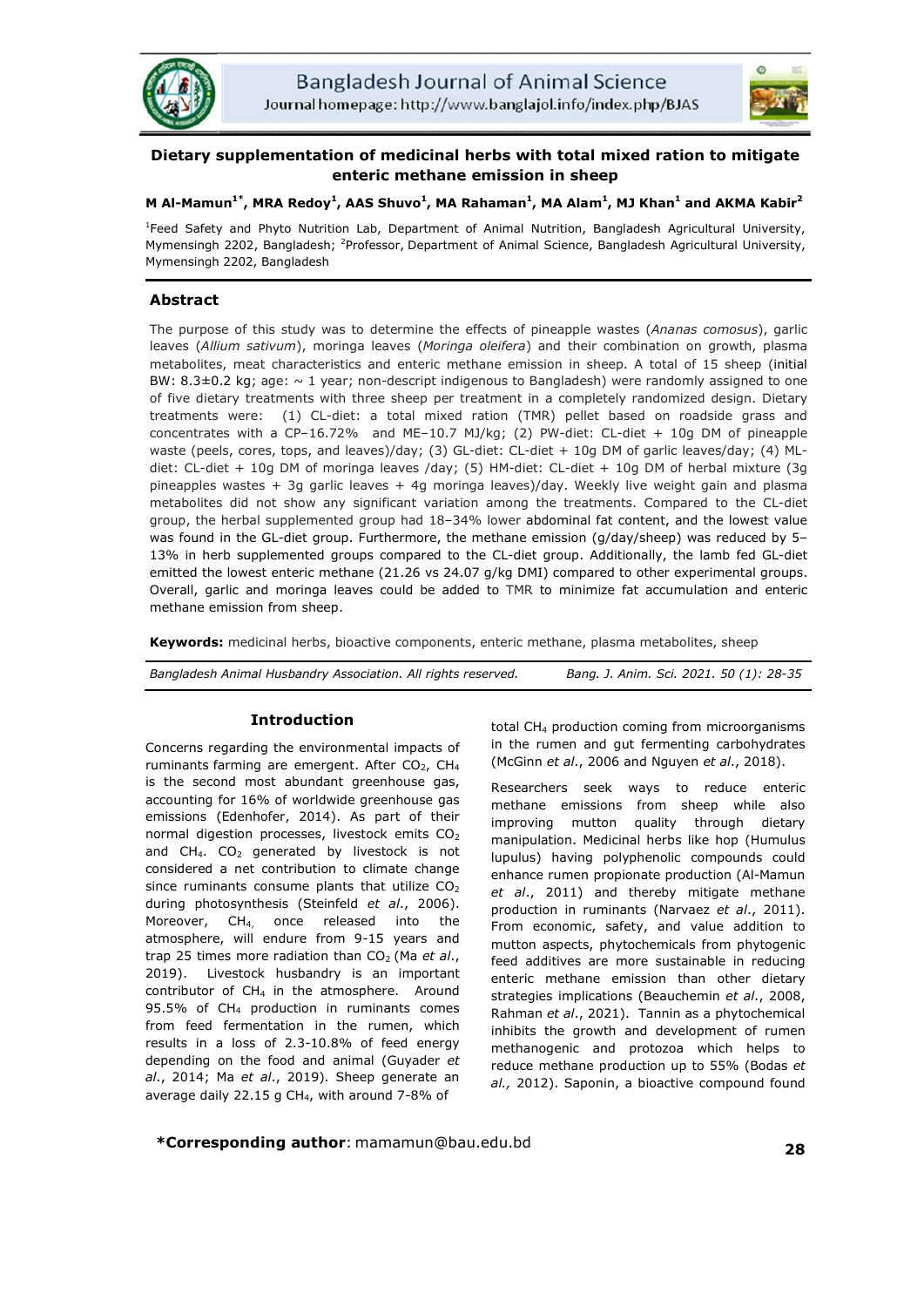in herbs, has the potentiality to reduce the multiplication of ruminal bacterial and fungal species and diminish the H2 production for methanogenesis in the rumen, thus mitigating CH4 production (Bodas *et al*., 2012; Patra *et al*., 2009). Pineapple waste (PW) consists of the residual pulp, peels, stem and leaves used as a small and large ruminant feed additive, respectively (Schieber *et al*., 2001; Sruamisri, 2007). PW is an excellent source of phytochemicals that have the ability to represent a strong antioxidant (Oliveira *et al*., 2009). Moringa (*Moringa oleifera*) leaves are widely found in tropical and subtropical regions across the globe. They are utilized as supplements in animal feed because of their greater protein, vitamin, and mineral contents (Zhang *et al*., 2018). It also contains saponins, tannins, and polysaccharides, which have anti-inflammatory, antioxidant, and antibacterial properties (Mendieta-Araica *et al*., 2011; Azzaz *et al*., 2016). Garlic (*Allium sativum*) leaves also consist of greater amounts of flavonoid and polyphenolic components (Chung, 2006). Simultaneously, it includes a number of sulphur compounds (Martins *et al*., 2016) that influence rumen microbial fermentation and increase sheep performance (Panthee *et al*., 2017). Redoy *et al*. (2020) illustrated that sheep receiving 10g DM from garlic leaves significantly improved the antioxidants, immune status and reduced abdominal fat retained. Garlic enriched with 4.8% tannins and 4.3% saponins, which has the potentiality to reduce the enteric methane emission in sheep (Ali and Ebrahim, 2019)

So, the present study was designed to assess the supplementation of pineapple waste, moringa, and garlic leaves and their combination in the total mixed ration (TMR) on growth performance, plasma metabolites, meat characteristics and enteric methane emission in sheep.

# **Materials and Methods**

# **Animals, diets and sampling**

Fifteen non-descript sheep (indigenous to Bangladesh) having initial body weight 8.3±0.2 kg were randomly allocated five dietary treatment groups (3 sheep in each dietary group) in a complete randomized design. Dietary treatments were: (1) CL-diet: a TMR pellet based on roadside grass and concentrates with a CP– 16.72% and ME–10.7 MJ/kg; (2) PW-diet: CL-diet + 10g DM of pineapple waste (peels, cores, tops, and leaves)/day; (3) GL-diet: CL-diet + 10g DM of garlic leaves/day; (4) ML-diet: CL-diet + 10g DM of moringa leaves /day; (5) HM-diet: CL-diet + 10g DM of herbal mixture (3g pineapples wastes + 3g garlic leaves + 4g moringa leaves)/day. Feed was offered once daily at 09:00h, and fresh drinking water was available *ad libitum*. Methane production was measured *in vitro* after adaptation to these rations. Rumen pH was measured continuously with the view to prevent acidosis. The total experimental period was 60 days, of which the sampling was performed during days 54-60.

**Table 1:** Ingredients and nutritive value of ration, pineapple (*Ananas comosus*), garlic (*Allium sativum*), and moringa (*Moringa oleifera* )

| <b>Ingredients</b>                    | g/kg |        |           |        |         |
|---------------------------------------|------|--------|-----------|--------|---------|
| Local roadside grass $1$              | 647  |        |           |        |         |
| Broken maize                          | 89   |        |           |        |         |
| Wheat bran                            | 193  |        |           |        |         |
| Mustard oil cake                      | 55   |        |           |        |         |
| Salt                                  | 16   |        |           |        |         |
| Nutritive value (g/kg)                |      | Ration | Pineapple | Garlic | Moringa |
| Dry Matter                            |      | 216    | 159       | 105    | 145     |
| Crude Protein                         |      | 162    | 65        | 248    | 237     |
| Crude Fibre                           |      | 225    | 220       | 187    | 118     |
| Ether Extract                         |      | 32     | 35        | 45     | 38      |
| Ash                                   |      | 93     | 45        | 155    | 90      |
| In vitro organic matter digestibility |      | 597    | 603       | 663    | 684     |

*1 road side grass predominating Axonopus compressus, Panicum repens, Imperata cylindrica, Cynodon dactylon, Cynodon dactylon, Cyperus rotundus species.*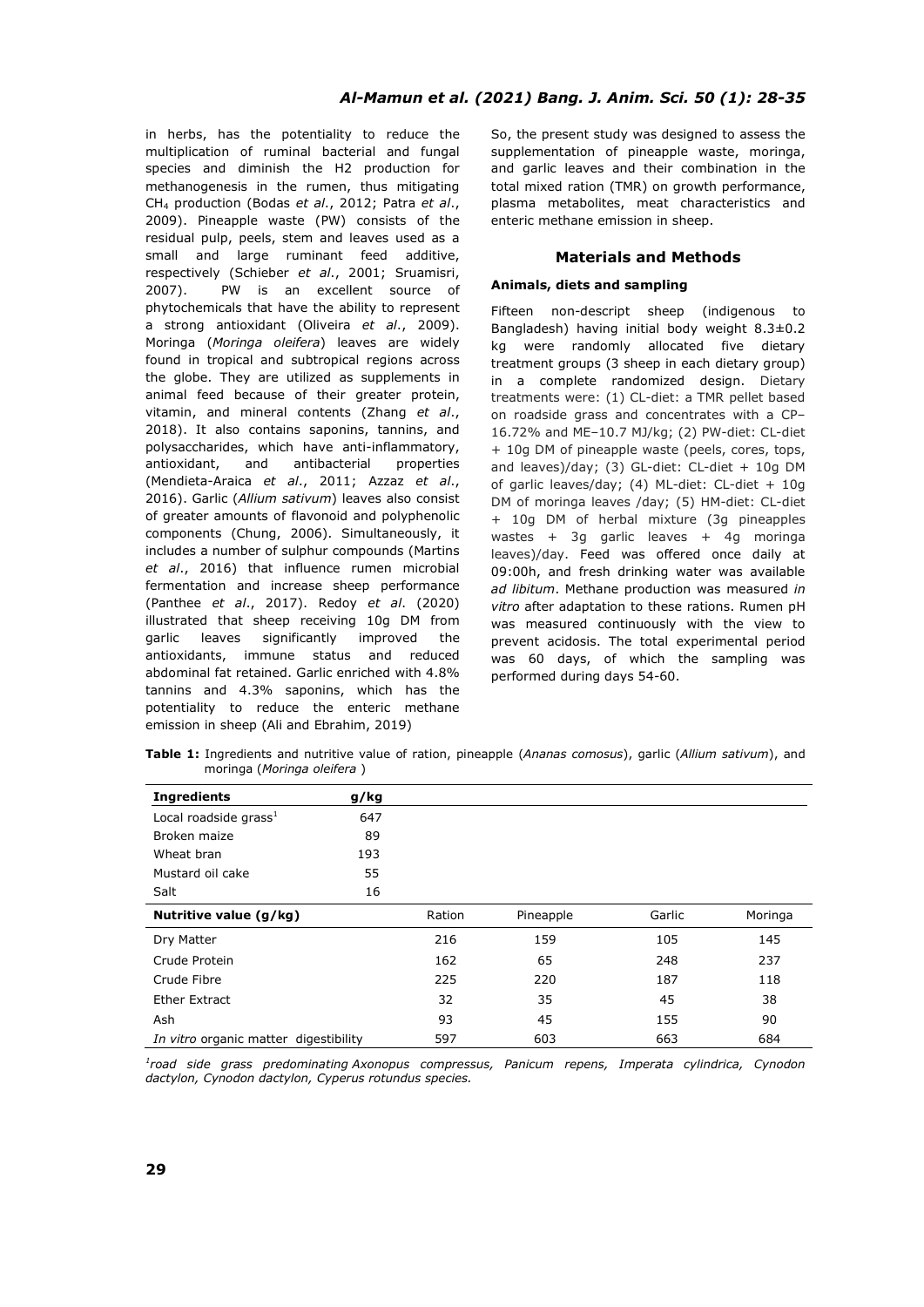### **Sampling and chemical analysis**

Feed samples and leftovers, if any, were collected every seven days interval throughout the experiment. Proximate components of ration, pineapple waste, garlic and moringa leaves were measured in accordance with the guideline of AOAC, (2005). Following proper thawing, plasma was analysed for glucose, triglycerides (TG), total cholesterol (TC), and high-density lipoprotein (HDL-C) using different enzymatic kits (HUMAN, China) in an Urit 810 bio-analyser (URIT Medical Electronic Group Co., Ltd., China) according to the manufacturer's guidelines. Plasma urea was quantified using a urea kit (HUMAN, China) in kinetic mode on an Urit 810 bio-analyser. The methane emission was measured according to the equation developed by Matt Bell *et al*. (2016) using digestible organic matter (DOMD), ether extract (EE) (both g/kg DM) and feeding level above maintenance intake:

CH<sub>4</sub> (g/kg DM intake) =  $0.046$  ( $\pm 0.001$ ) × DOMD  $- 0.113$  ( $\pm 0.023$ ) × EE - 2.47 ( $\pm 0.29$ ) × (feeding level - 1), with concordance correlation coefficient  $(CCC) = 0.655$  and RMSPE = 14.0%.

### **Statistical analysis**

All raw data were arranged in Microsoft Excel software and analyzed in IBM SPSS 20 (USA) statistical tools using one way ANOVA. The significance of differences among means was determined using the Duncan`s Multiple Range Test, and the differences at *P* < 0.05 were considered statistically significant. The following model was used in this study.

### Yij= α + Ti + +εij

Where, Yij, all observed parameters are the dependent variables and Ti, the influence of dietary treatments (pineapple waste, garlic, moringa leaves and their combination) are the independent variable. εij is the error to the jth replication of the ith treatments and normally distributed with zero mean and constant variance.

### **Results**

### **Growth performance**

Lamb fed local roadside grass and concentrate based control diet (CL-diet) supplemented with 10g moringa leaves DM/d/lamb (ML-diet) had maximum growth performance compared to other supplemented groups (Figure 1). Growth performance of CL-diet group had the lowest (*P* < 0.05) throughout the experimental period. The growth of lamb fed a PW-, GL-, or HM-diets was

comparable to each other's, but was lower than that of the ML-diet group.



*CL-D, local roadside grass and concentrate mixture diet; PW-D, CL-D +10 g pineapple peels leaves and nonedible part diet; GL-D, CL-D + 10 g garlic leaves DM/d/sheep, ML-D: CL-diet + 10 g moringa leaves DM /d/sheep, HM: CL-D + herbs mixture/d/sheep (3.0 g pineapple + 3.0 g garlic leaves + 4.0 g moringa leaves DM)*

**Figure 1:** Effect of different dietary forage herbs supplementation on growth performance of sheep

#### **Plasma metabolites**

The concentration of blood metabolites of lamb was shown in Table 2. However, no significant differences were observed in glucose, TG, cholesterol, HDL, LDL, urea, BUN values of lamb all dietary supplemented groups. But numerically, the concentration of TG, cholesterol and LDL of lamb was the lowest in GL-diet group than control and other herb supplemented group where HDL concentration was maximum in the lamb of garlic leaves supplemented group (GLdiet). But blood urea level was the highest in CLdiet group and the lowest in GL-diet. Cholesterol and TG concentrations were 11% and 19% lower in GL-diet group than CL-diet, respectively. About 20% low LDL was observed in the blood of lamb where garlic leaves were supplemented group (GL-diet).

#### **Meat characteristics**

Significant effect of dietary supplementation of medicinal herbs was not present in the percentage of meat and bone but in case of fat percent, which was (*P* < 0.05) maximum 0.55 in lamb of CL-diet group. The lowest fat percent was observed in GL-diet group (0.36) which was about 35% lower than the CL-diet group. In MLdiet and HM-diet groups value for fat percent was close and was more or less 18% lower than control group.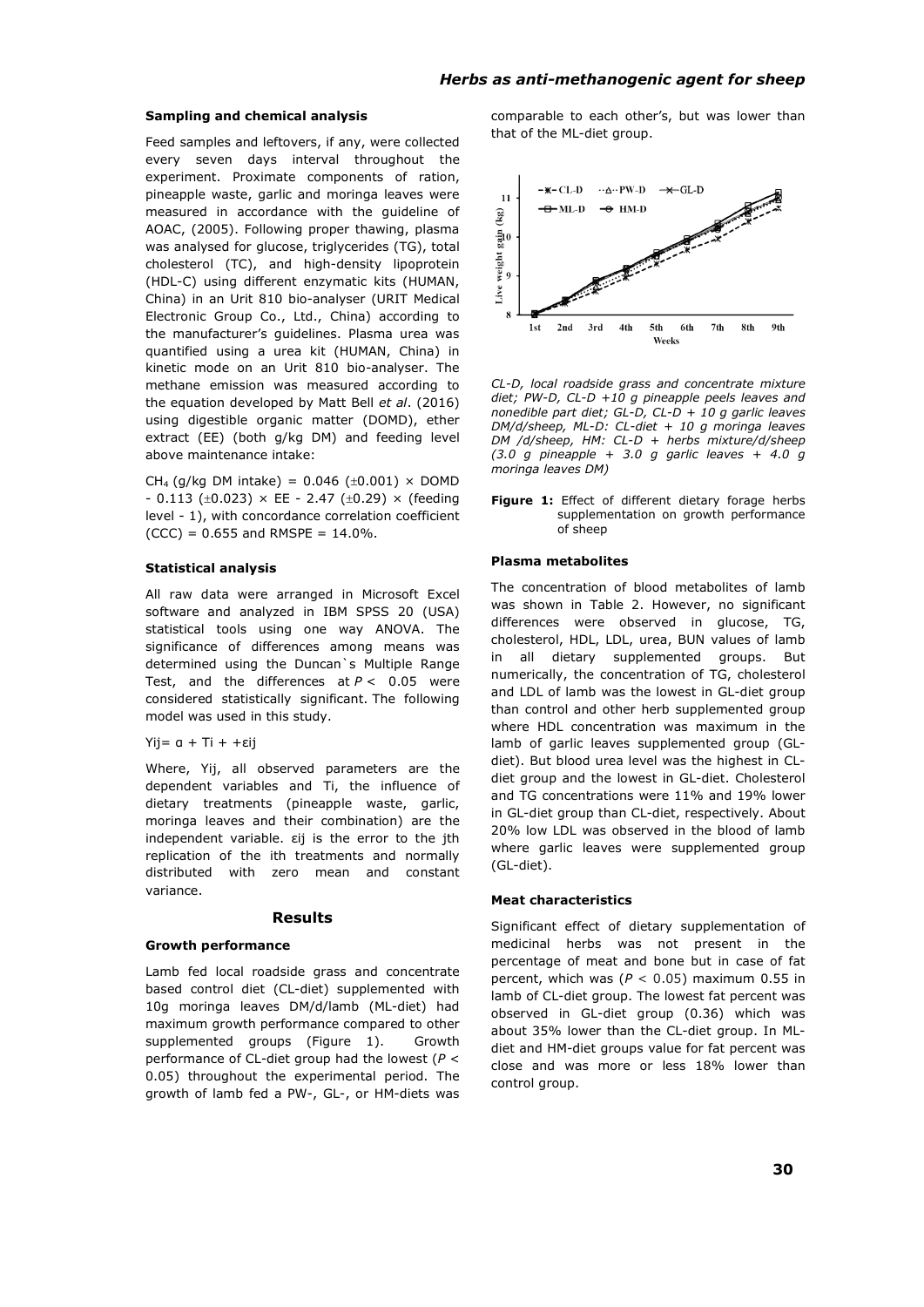| <b>Parameters</b>   | <b>Treatments</b> |                |         |         |                |            | P value |
|---------------------|-------------------|----------------|---------|---------|----------------|------------|---------|
|                     | CL-diet           | <b>PW-diet</b> | GL-diet | ML-diet | <b>HM-diet</b> | <b>SEM</b> |         |
| Glucose (mg/dL)     | 73.46             | 63.14          | 62.91   | 63.09   | 63.07          | 3.22       | 0.06    |
| Urea $(mq/dL)$      | 8.87              | 6.17           | 6.13    | 6.14    | 6.18           | 1.04       | 0.17    |
| BUN (mg/dL)         | 20.6              | 21.89          | 22.01   | 21.83   | 21.93          | 1.33       | 0.74    |
| TG (mq/dL)          | 70.21             | 59.15          | 57.03   | 59.01   | 59.11          | 2.18       | 0.14    |
| Cholesterol (mg/dL) | 82.12             | 74.78          | 73.08   | 74.12   | 74.21          | 2.41       | 0.08    |
| $HDL$ (mg/dL)       | 49.47             | 53.49          | 54.04   | 54.01   | 53.95          | 1.88       | 0.29    |
| $LDL$ (mg/dL)       | 20.21             | 16.81          | 15.98   | 15.02   | 15.61          | 1.80       | 0.36    |

**Table 2:** Effect of different dietary forage herbs supplementation on plasma metabolites in sheep

*BUN: blood urea nitrogen; TG: triglycerides; HDL: high density lipoprotein; LDL: low density lipoprotein.CLdiet: local roadside grass and concentrate mixture with a CP–16.72% and ME–10.7 MJ/kg; PW-diet: CL-diet +10g pineapple peels, leaves and nonedible part DM/d/sheep; GL-diet: CL-diet + 10g garlic leaves DM/d/sheep; ML-diet: CL-diet + 10g moringa leaves DM/d/sheep; HM-diet: CL-diet + 10g herbs mixture DM/d/sheep (3.0g DM pineapple + 3.0g DM garlic leaves + 4.0g DM moringa leaves); SEM: standard error of means, a,b,c Means in the same row with no common superscript differ significantly (P < 0.05).*

# **Methane emission**

There was significant variation in methane emission rate in dietary supplemented group. Methane emission (g/kg DMI) was 21.26 in GLdiet and 21.43 ML-diet which was 11.67%, 10.96% lower than CL-diet group, respectively (Table 4). Methane emission on the basis of DMI was also 22.92 g/kg DMI in PW-diet and 22.01 g/kg DMI which value was close to GL-diet and ML-diet group. Individual methane emission per day of lamb was maximum ( $p < 0.05$ ) in CL-diet group (8.19 g/day/lamb). 4.76%, 12.57%, 13.19%, 11.84% lower methane emission (g/day/lamb) was noticed in PW-diet, GL-diet, ML-diet and HM-diet group than CL-diet group.

## **Discussion**

## **Growth performance**

It is generally agreed that herbs can improve energy utilization, resulting in increased growth, by: i) improving fibre digestion; ii) reducing methanogenesis and (iii) type, level and nature of plant secondary metabolites (Cieslak *et al*., 2014). Both moringa and garlic leaf supplemented lamb demonstrated a similar response in terms of enteric methane emission (Table 4), implying that both groups might exhibit comparable growth performance. However, the lamb showed a 5% greater growth response in the ML-diet group than in the GL-diet group, indicating that some other potential factors may have an effect. The predominance of tannin in both herbs had a distinct molecular weight and chemical structure that might not matter to methanogenic bacteria but may matter to fibrinolytic bacteria (Animut *et al*., 2008; Wang *et al*., 2009). The findings of Cieslak *et al*. (2014) and Khiaosa-Ard *et al*. (2009) in sheep, *in vivo* and *in vitro* experiments, respectively, support this argument. In addition, moringa leaf's flavonoid profile is superior to those of other herbs supplemented in this experiment (Akbarpour *et al*., 2021; Siskawardani *et al*., 2021; Lourenço *et al*., 2021). The flavonoid component, a natural antioxidant, may trap a greater number of free radicals in lamb fed the ML-diet than others, resulting in less stress in the former groups and promoting growth (Sahoo *et al*., 2021; Zhang *et al*., 2021).

## **Plasma metabolites**

Herbal supplementation in lamb yielded inconsistent findings in plasma metabolites (Redoy *et al*., 2020; Reza *et al*., 2021; Chaves *et al*., 2008; Shuvo *et al*., 2017). In this experiment, pineapple waste, garlic and moringa leaves supplementation had no effect on plasma glucose concentration, which is consistent with the findings of Redoy *et al*. (2020), Panthee *et al*. (2017) and Akanmu *et al*., (2020). However, existing research findings has demonstrated that pineapple waste, garlic and moringa have a considerable effect on the plasma lipid profile; however, our trial failed to reflect this (Ososanya *et al*., 2015; Redoy *et al*., 2020; Akanmu *et al*., 2020).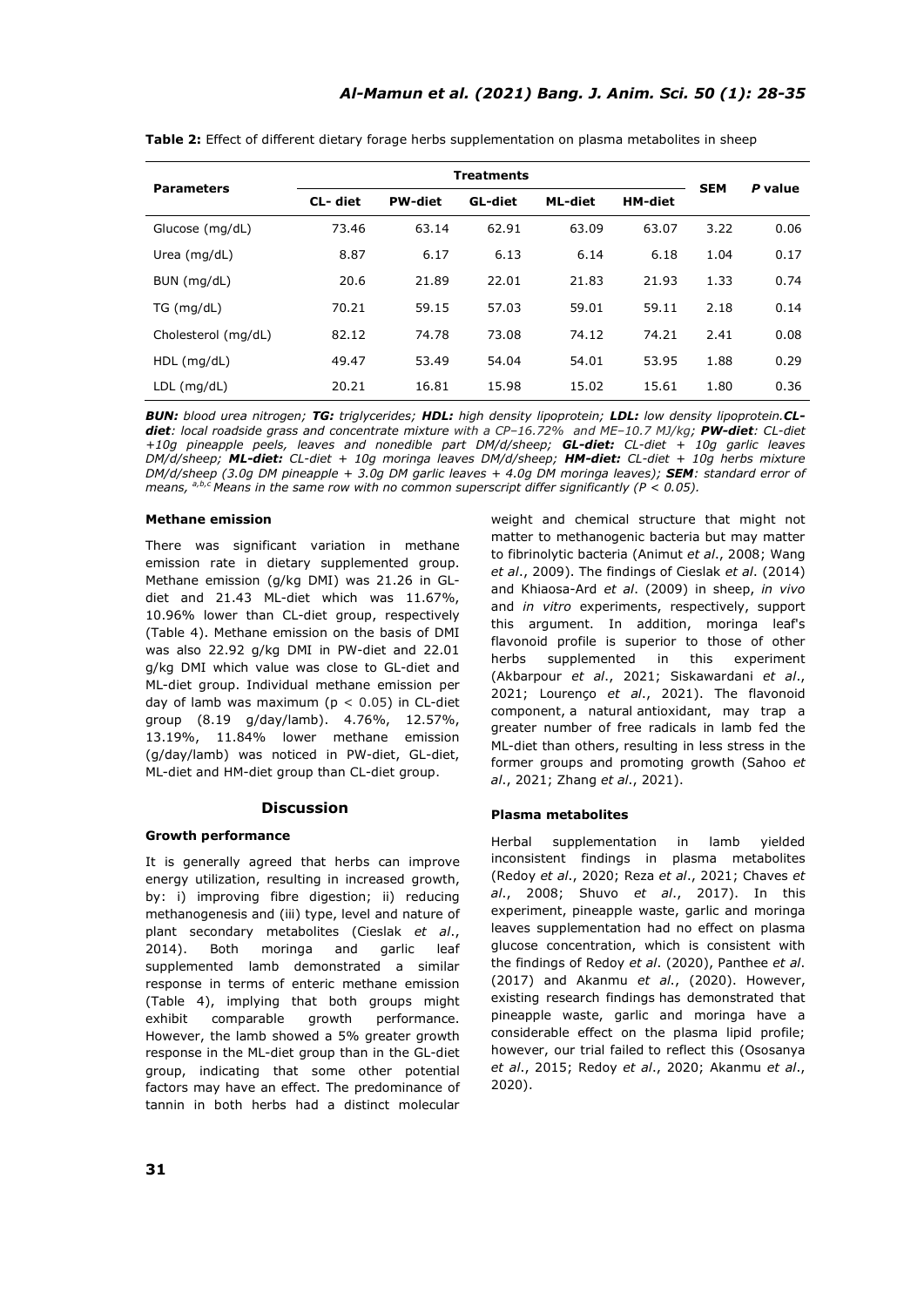| <b>Parameters</b><br>(g/100g) | <b>Treatments</b> |                |                   |            |                |            | P value |
|-------------------------------|-------------------|----------------|-------------------|------------|----------------|------------|---------|
|                               | <b>CL-diet</b>    | <b>PW-diet</b> | GL-diet           | ML-diet    | <b>HM-diet</b> | <b>SEM</b> |         |
| Meat                          | 12.44             | 13.08          | 13.09             | 12.89      | 12.99          | 0.89       | 0.73    |
| Bone                          | 18.70             | 19.47          | 19.43             | 19.01      | 19.02          | 0.55       | 0.50    |
| Fat                           | $0.55^{\circ}$    | $0.39^{bc}$    | 0.36 <sup>c</sup> | $0.43^{b}$ | $0.45^{b}$     | 0.05       | 0.02    |

**Table 3:** Effect of different dietary forage herbs supplementation on meat characteristics of lambs

**CL-diet**: local roadside grass and concentrate mixture with a CP–16.72% and ME–10.7 MJ/kg; **PW-diet**: CLdiet +10g pineapple peels, leaves and nonedible part DM/d/sheep; **GL-diet:** CL-diet + 10g garlic leaves DM/d/sheep; **ML-diet:** CL-diet + 10g moringa leaves DM/d/sheep; **HM-diet:** CL-diet + 10g herbs mixture DM/d/sheep (3.0g DM pineapple + 3.0g DM garlic leaves + 4.0g DM moringa leaves); **SEM**: standard error of means, a,b,c Means in the same row with no common superscript differ significantly ( $P < 0.05$ ).

**Table 4:** Effect of different dietary forage herbs supplementation on methane emission from sheep

| <b>Parameters</b>                | <b>Dietary treatments</b> |                    |                   |                 |                    |            |         |
|----------------------------------|---------------------------|--------------------|-------------------|-----------------|--------------------|------------|---------|
|                                  | CL-diet                   | <b>PW-diet</b>     | GL-diet           | ML-diet         | <b>HM-diet</b>     | <b>SEM</b> | P value |
| Methane emission<br>(g/kg DMI)   | 24.07 <sup>a</sup>        | 22.92 <sup>b</sup> | $21.26^{\circ}$   | $21.43^{\circ}$ | 22.01 <sup>c</sup> | 0.761      | 0.037   |
| Methane emission<br>(g/day/lamb) | 8.19 <sup>a</sup>         | 7.80 <sup>b</sup>  | 7.16 <sup>c</sup> | 7.11c           | 7.22 <sup>c</sup>  | 0.246      | 0.037   |

**CL-diet**: local roadside grass and concentrate mixture with a CP–16.72% and ME–10.7 MJ/kg; **PW-diet**: CLdiet +10g pineapple peels, leaves and nonedible part DM/d/sheep; **GL-diet:** CL-diet + 10g garlic leaves DM/d/sheep; **ML-diet:** CL-diet + 10g moringa leaves DM/d/sheep; **HM-diet:** CL-diet + 10g herbs mixture DM/d/sheep (3.0g DM pineapple + 3.0g DM garlic leaves + 4.0g DM moringa leaves); **SEM**: standard error of means, a,b,c Means in the same row with no common superscript differ significantly ( $P < 0.05$ ).

Though the herbal supplemented group's cholesterol content was substantial lower (P=0.08) than the control group. This finding can be justified by the fact that all three herbs possess a diverse phytochemical profile that has been shown to influence ruminal ecology, so enhancing propionic acid production and thereby promoting gluconeogenesis and insulin secretion (Oliveira *et al*., 2009; Martins *et al*., 2016; Al-Mamun *et al*., 2017; Zhang *et al*., 2018). Additionally, this increased gluconeogenesis might result in a positive energy balance in the experimental animal, resulting in decreased hepatic conversion to triglycerides and ketones in herbal supplemented group.

# **Meat characteristics**

The qualities of lamb meat are determined by both genetic and non-genetic factors. Among non-genetic factors, nutrition has the greatest influence on carcass morphology, physicochemical properties, and meat quality (Odhaib *et al*., 2021). Additionally, herb supplementation has a significant effect on numerous tissue components, resulting in alterations in the flavor, mutton fat, and fatty acid composition (Odhaib *et al*., 2021). The lower fat percentage in the herb supplemented groups was consistent with the findings of Redoy *et al*. (2020) and Qwele *et al*. (2013), who reported that supplementing lamb and goat with garlic and moringa leaves dramatically reduced the meat fat percentage. Allicin in garlic leaves inhibited adipogenesis and promoted lipolysis in mice (Shi *et al*., 2019). Additionally, this component stimulates white adipocyte browning and inhibits the Krüppel-like factor 15 signaling cascade, which results in decreased fat accumulation (Shi *et al*., 2019). Additionally, the high flavonoid content of moringa leaf stimulates leptin expression, which alters cholesterol catabolism and results in decreased fatty acid synthesis and increased fatty acid -oxidation in mice (Bais *et al*., 2014), which may account for the lower fat percentages in the GL- and ML-diet groups.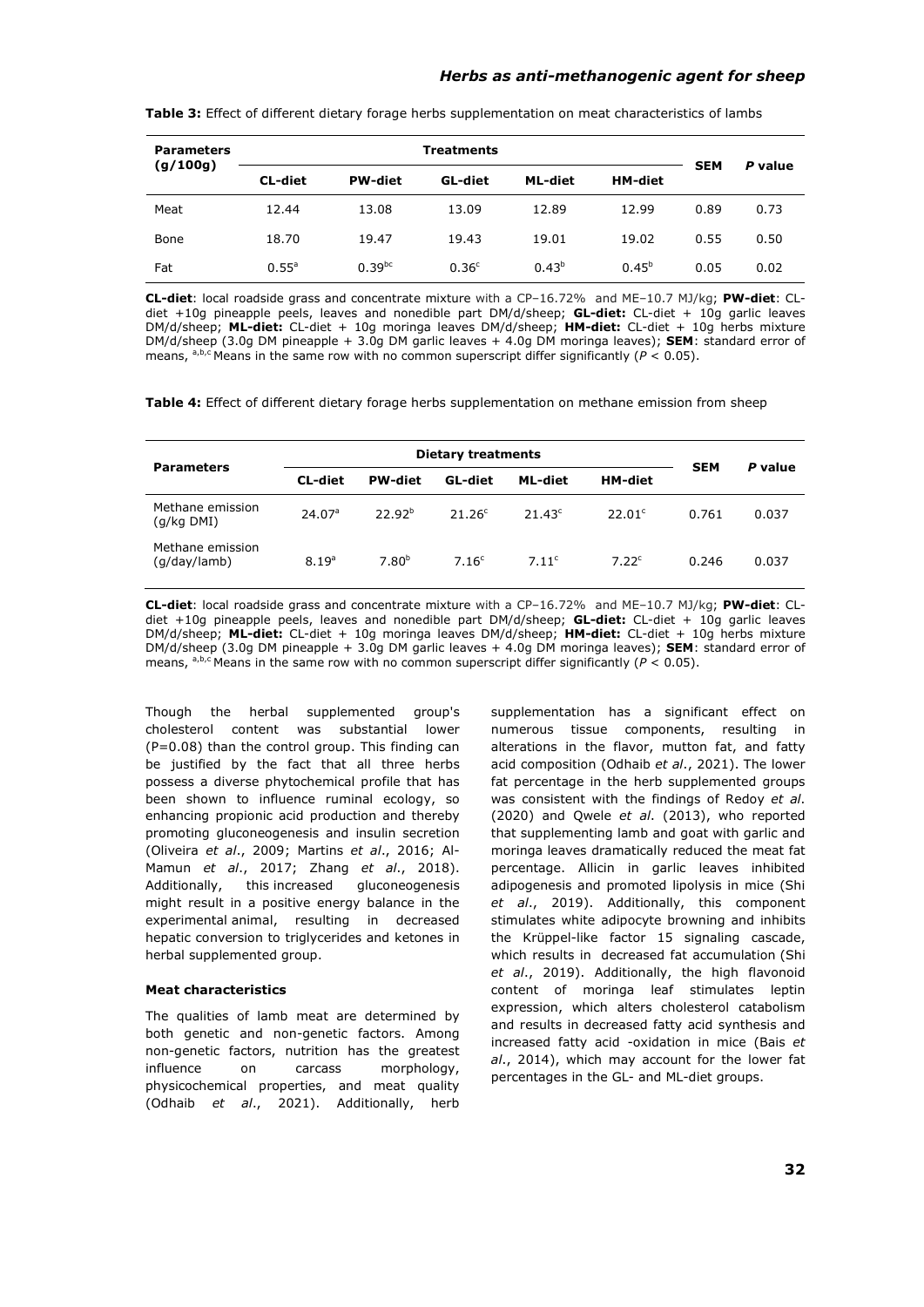# **Methane emission**

During this experiment, lamb supplemented with herbs exhaled 9% less methane per kg DMI than lamb without herbs. The influence of fresh herbs, extracts, or herbal preparations on enteric methane emission in small ruminants, on the other hand, yielded inconclusive findings (Ahmed *et al*., 2021; Abarghuei *et al*., 2021; Diaz-Medina *et al*., 2021; Faniyi *et al*., 2021; Loza *et al*., 2021). These discrepancies could be explained by the variation of secondary metabolites in herbs, more especially the tannin content, which has a direct effect on reducing enteric methane production (Loza *et al*., 2021). The increased tannin content (twofold) of moringa and garlic leaves compared to pineapple waste resulted in a 7 percent reduction in lamb methane production per kg DMI in this experiment (Muhammad *et al*., 2019; Rabiu *et al*., 2018; Sultana *et al*., 2014). Additionally, Faniyi *et al*. (2021) observed that moringa supplementation significantly decreased methane production as a percentage of total gas production in sheep when compared to control. Additionally, Torres-Fraga *et al*. (2020) reported the enhanced anti-methanogenic activity of garlic leaf compared to alfalfa hay as solely or partly replacement in beef cattle. All the abovementioned explanations are in favour with our current experimental findings. The increased tannin content of moringa and garlic leaves might result in a decrease in the overall number of protozoa, entodiniomorphs, and holotrichs in supplemented lamb, resulting in decreased methane production (Cieslak *et al*., 2014). Additionally, these herbs vastly enhance propionic acid production during ruminal fermentation, which may lead to a decrease in the  $H_2$  sink for methane formation (Abdel-Raheem *et al*., 2021; Kewan *et al*., 2021)

# **Conclusion**

To begin, none of the three herbs individually or in combination had a significant influence on growth performance or plasma metabolites under the present experimental conditions. Second, when compared to control, herbal supplementation decreased fat accumulation in sheep. Thirdly, and perhaps most significantly, garlic and moringa leaves significantly decreased enteric methane emission from sheep, which is critical for climate-smart sheep production. Finally, based on the results of this feeding trial, it could be concluded that garlic and moringa leaves can be added to TMR diet with the goal of reducing enteric methane emission from sheep and increasing lean mutton production.

# **Acknowledgements**

The authors are grateful to the Grants for Advanced Research in Science Program, Ministry of Education, Bangladesh for funding (Fund no. 2018/491/MOE).

# **Conflict of interest**

The authors would like to declare that there is no conflict of interest.

### **References**

- Abarghuei MJ and AZM Salem (2021). Sustainable impact of pulp and leaves of *Glycyrrhiza glabra* to enhance ruminal biofermentability, protozoa population, and biogas production in sheep. *Environmental Science and Pollution Research* 2021:1-11.
- Abdel-Raheem SM and EH Hassan (2021). Effects of dietary inclusion of *Moringa oleifera* leaf meal on nutrient digestibility, rumen fermentation, ruminal enzyme activities and growth performance of buffalo calves. *Saudi Journal of Biological Sciences* 28(8), 4430-4436.
- Ahmed E, B Batbekh, N Fukuma, D Kand, M Hanada and T Nishida (2021). A garlic and citrus extract: impacts on behavior, feed intake, rumen fermentation, and digestibility in sheep. *Animal Feed Science and Technology* 115007.
- Akanmu AM, A Hassen and FA Adejoro (2020). Haematology and serum biochemical indices of lambs supplemented with *Moringa oleifera*, *Jatropha curcas* and *Aloe vera* leaf extract as anti-methanogenic additives. *Antibiotics* 9, 601- 608.
- Akbarpour A, B Kavoosi, M Hosseinifarahi, S Tahmasebi and S Gholipour (2021). Evaluation of yield and phytochemical content of different Iranian garlic (*Allium sativum* L.) ecotypes. *International Journal of Horticultural Science and Technology* 8(4): 1-16.
- Ali M and IS Ibrahim (2019). Phytochemical Screening and Proximate Analysis of Garlic (*Allium sativum*). *Archive of Organic and Inorganic Chemical Science* 4(1):180.
- Allam SM, GE Aboul-Fotouh, GM El-Garhy and O Gamal (2015). Use of moringa leaves (*Moringa*  oleifera) in fattening lambs rations. *Egyptian Journal of Nutrition and Feeds 18(2):11-17.*
- Al-Mamun M, A Saito and H Sano (2011). Effect of ensiled hop (*Humulus lupulus* L.) residues on plasma acetate turnover rate in sheep. *Animal Science Journal* 82: 451–455.
- Al-Mamun M, K Shibuya, M Kajita, Y Tamura and H Sano (2017). Responses of plasma glucose metabolism to exogenous insulin infusion in sheep fed forage herb and exposed to heat. *Animal* 11(8): 1287-1294.
- Animut G, R Puchala, AL Goetsch, AK Patra, T Sahlu, VH Varel and J Wells (2008). Methane emission by goats consuming diets with different levels of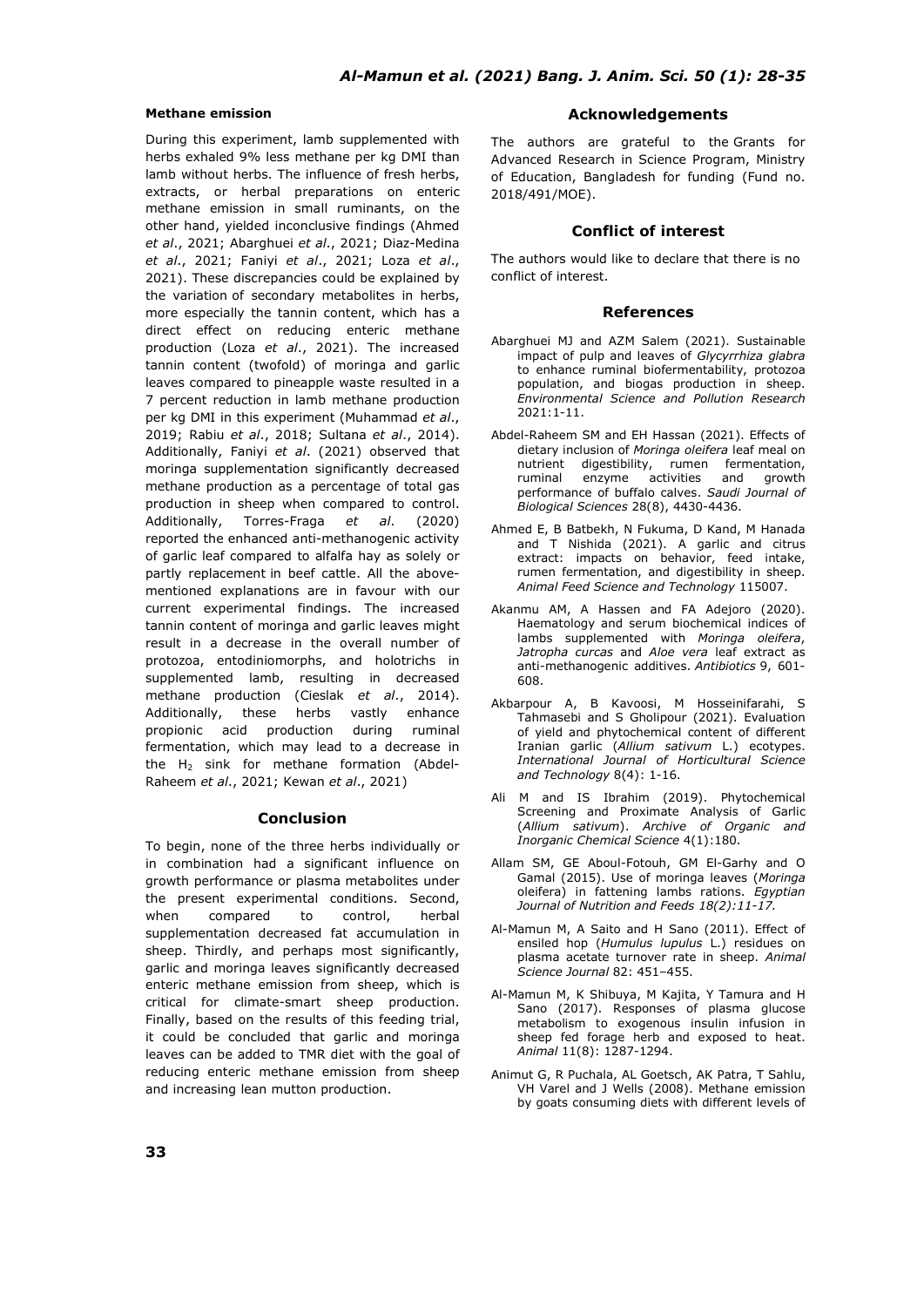condensed tannins from lespedeza. *Animal Feed Science and Technology* 144:212-227.

- Azzaz HH, ES Farahat, TA Morsy, HA Aziz, FI Hadhoud and MS Abd-Alla (2016). *Moringa oleifera* and *Echinacea purpurea* as supplements for Rhamani lactating ewe's diets and their effect on rumen characteristics, nutrients digestibility, blood parameters, milk production, composition and its fatty acid profile. *Asian Journal of Animal and Veterinary Advances* 11(1):684-692.
- Bais S, GS Singh and R Sharma (2014). Antiobesity and hypolipidemic activity of *Moringa oleifera*  leaves against high fat diet-induced obesity in rats. *Advances in Biology 2014,1-9.*
- Bhatta R, Y Uyeno, K Tajima, A Takenaka, Yabumoto, I Nonaka and M Kurihara (2009). Difference in the nature of tannins on in vitro ruminal methane and volatile fatty acid production and on methanogenic archaea and protozoal populations. *Journal of Dairy Science 92*(11): 5512-5522.
- Chaves AV, K Stanford, MER Dugan, LL Gibson, TA McAllister, TF Van Herk and C Benchaar (2008). Effects of cinnamaldehyde, garlic and juniper berry essential oils on rumen fermentation, blood metabolites, growth performance, and<br>carcass characteristics of growing characteristics lambs. *Livestock Science* 117(2-3): 215-224.
- Cieslak A, P Zmora, E Pers-Kamczyc, A Stochmal, A Sadowinska, AZ Salem and M Szumacher-Strabel (2014). Effects of two sources of tannins (*Quercus* L. and *Vaccinium vitis idaea* L.) on rumen microbial fermentation: an in vitro study. *Italian Journal of Animal Science* 13(2): 3133.
- Diaz-Medina LK, V Colín-Navarro, CM Arriaga-Jordán, L Brunett-Pérez, BR Vázquez-de-Aldana and JG Estrada-Flores (2021). *In vitro* nutritional quality and antioxidant activity of three weed species as feed additives for sheep in the Central Highlands of Mexico. *Tropical Animal Health and Production 53*(3): 1-9.
- Edenhofer O, editor. Climate change 2014: mitigation of climate change. *Cambridge University Press*; 2015 Jan 26.
- Faniyi TO, MK Adewumi, AA Jack, MJ Adegbeye, MM Elghandour, A Barbabosa-Pliego and AZ Salem (2021). Extracts of herbs and spices as feed additives mitigate ruminal methane production and improve fermentation characteristics in West African Dwarf sheep. *Tropical Animal Health and Production* 53(2): 1-8.
- Guyader J, M Eugène, P Nozière, DP Morgavi, M Doreau and Martin C (2014). Influence of rumen protozoa on methane emission in ruminants: a meta-analysis approach 1. *Animal* 8(11):1816- 1825.
- Kewan KZ, MM Ali, BM Ahmed, SA El-Kolty and UA<br>Nayel (2021). The effect of yeast Nayel  $(2021)$ . The effect of (*Saccharomyces cerevisae*), garlic (*Allium sativum*) and their combination as feed additives in finishing diets on the performance, ruminal fermentation, and immune status of lambs. *Egyptian Journal of Nutrition and Feeds*  $24(1): 55-76.$
- Khiaosa-Ard R, SF Bryner, MRL Scheeder, HR Wettstein, F Leiber, M Kreuzer and CR Soliva (2009). Evidence for the inhibition of the terminal step of ruminal α-linolenic acid biohydrogenation by condensed tannins. *Journal of Dairy Science* 92(1): 177-188.
- Lourenço SC, DA Campos, R Gómez-García, M Pintado, MC Oliveira, DI Santos, VD Alves (2021). Optimization of natural antioxidants extraction from pineapple peel and their stabilization by spray drying. *Foods* 10(6): 1255.
- Loza C, SVerma, S Wolffram, A Susenbeth, R Blank, F Taube and CS Malisch (2021). Assessing the potential of diverse forage mixtures to reduce enteric methane emissions *in vitro*. *Animals* 11(4): 1126.
- Ma T, K Deng and Q Diao (2019). Prediction of methane emission from sheep based on data measured in vivo from open-circuit respiratory studies. *Asian-Australasian journal of animal sciences* 32(9):1389.
- Mendieta-Araica B, R Spörndly, N Reyes-Sánchez and E Spörndly (2011). Moringa (*Moringa oleifera*) leaf meal as a source of protein in locally produced concentrates for dairy cows fed low protein diets in tropical areas. *Livestock Science* 37(1-3):10-17.
- Narvaez N, Y Wang, Z Xu and T McAllister (2011). Effects of hops on in vitro ruminal fermentation of diets varying in forage content. *Livestock Science* 138:193–201.
- Nguyen SH, HD Nguyen, G Bremner and RS Hegarty (2018). Methane emissions and productivity of defaunated and refaunated sheep while grazing. *Small Ruminant Research* 161:28-33.
- Odhaib KJ, QN Al-Hajjar and MH Alallawee (2021). Incorporation of herbal plants in the diet of ruminants: effect on meat quality. *The Iraqi Journal of Veterinary Medicine 45*(1): 22-30.
- Oliveira AC, IB Valentim, CA Silva CA, EJH Bechara, MP Barros, CM Mano and MOFG Goulart (2009). Total phenolic content and free radical scavenging activities of methanolic extract powders of tropical fruit residues. *Food Chemistry* 115: 469-475.
- Ososanya TO, MK Adewumi and KB Jinadu (2014). Impact of pineapple waste silage on intake, digestibility and fermentation patterns of West African Dwarf sheep. *African Journal of Biotechnology* 13(25): 2575-2581.
- Panthee A, A Matsuno and Al-Mamun (2017). Effect of feeding garlic leaves on rumen fermentation, methane emission, plasma glucose kinetics, and nitrogen utilization in sheep. *Journal of Animal Science and Technology* 59(1), 1-9.
- Qwele K, A Hugo, SO Oyedemi, B Moyo, PJ Masika and V Muchenje (2013). Chemical composition, fatty acid content and antioxidant potential of meat from goats supplemented with Moringa (*Moringa oleifera*) leaves, sunflower cake and grass hay. *Meat Science* 93(3):455-562.
- Rabiu Z, FU Maigari, U Lawan and ZG Mukhtar (2018). Pineapple waste utilization as a